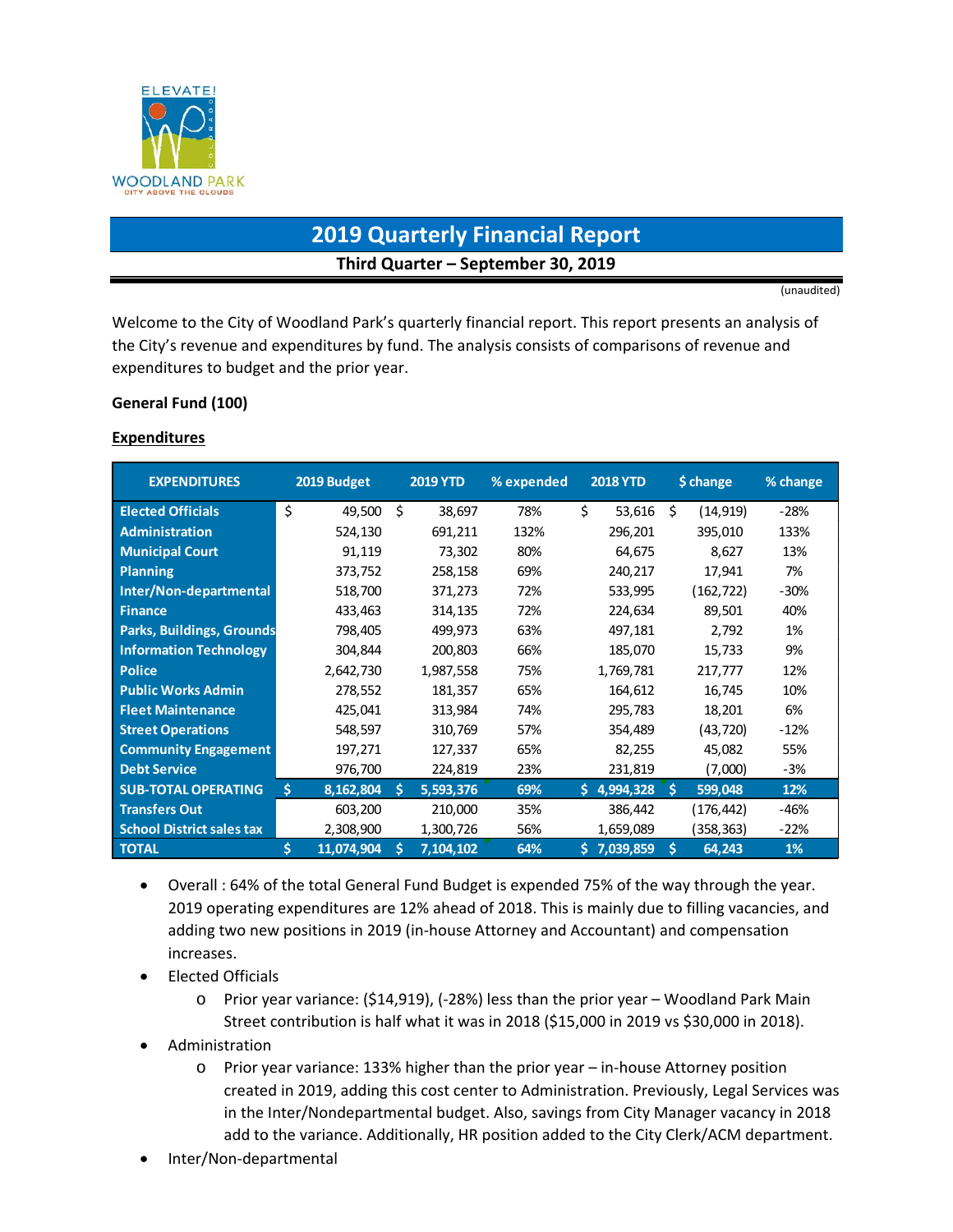- o Budget variance: (-30%) compared to last year Legal Services was moved out of Inter/Nondepartmental and into the Administration budget with a new cost center for City Attorney.
- Finance
	- o Prior year variance: new Accountant position added to the increase for Finance, \$57,848 (40% higher YTD) over 2018.
- Police
	- o Prior year variance: \$217,777, 12% greater compensation increases and filling vacancies explain the increase.
- Community Engagement
	- o The Teen Center/North Teller Build-a-Generation was reorganized into the new Community Development department, which is the reason behind the 55% increase over 2018.

#### **Revenues**

- SEE TABLE BELOW
- Overall: 73% of the total General Fund Budget is received 75% of the way through the year. 2019 revenues are (-5%) below what they were at same time in 2018. The time of this report did not include some significant revenue from grants and increases in sales tax collections typical in the last quarter of the year.
- Property tax
	- o Budget variance: 94% of budget received Property tax is due by June 15; therefore, the majority of property tax is collected during the first half of the year.
- Construction use tax
	- o Budget variance: 51% received 75% through the year.
	- o Prior year variance: (–62%) less. Building activity, especially commercial, is significantly less than it was in 2018. Sturman's remodel (\$10K payment), Natural Grocer's and the Microtel project were all completed or started in 2018, adding to the 2018 increase.
- Business license revenue
	- o Budget variance: Almost 107% received business license renewal is due at beginning of year, and it is 7% higher over 2018 due the Wayfair decision, which regulated ecommerce.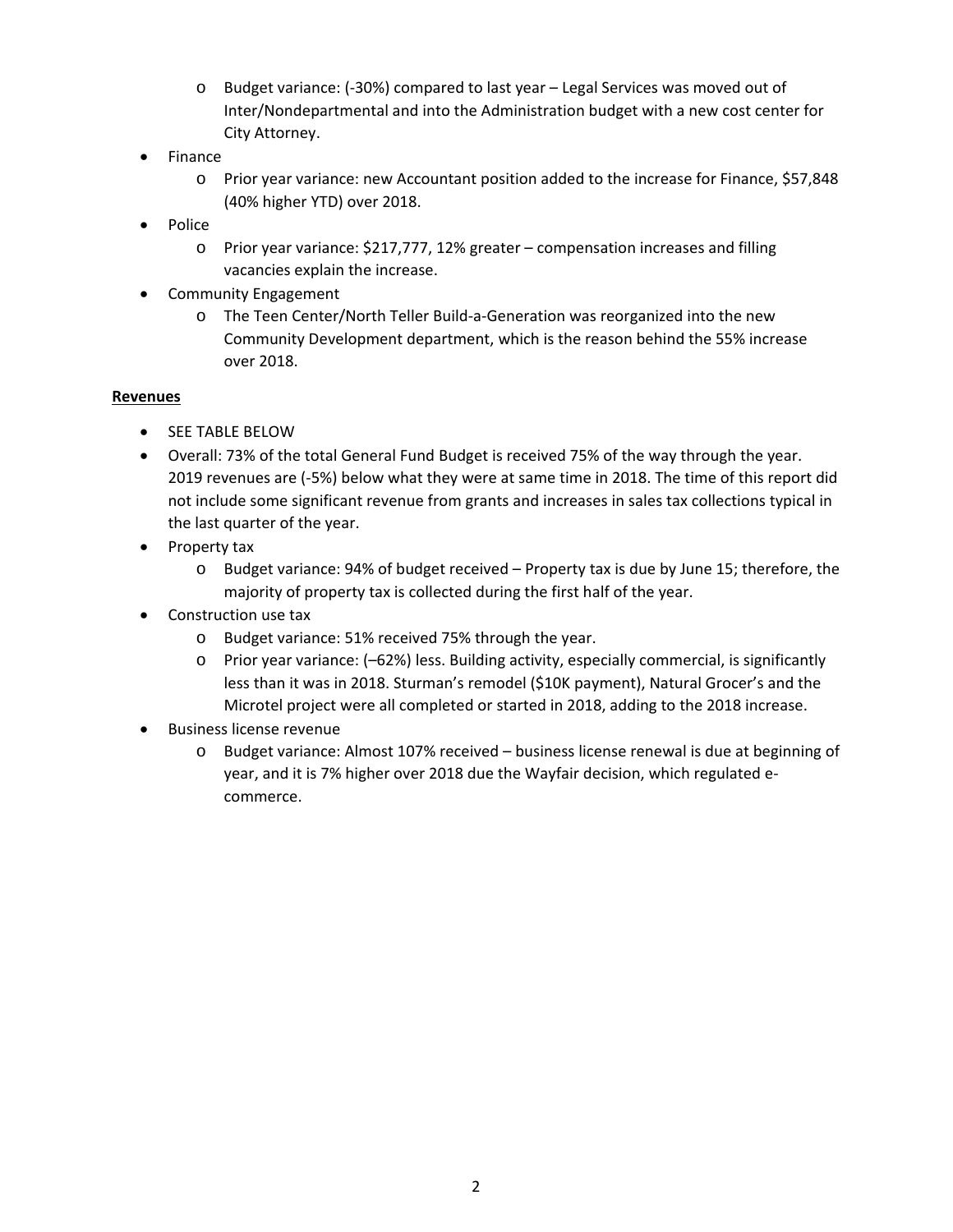| <b>REVENUE</b>                      | 2019 Budget           | <b>2019 YTD</b> | $\%$<br>received | <b>2018 YTD</b>      | \$ change      | % change |
|-------------------------------------|-----------------------|-----------------|------------------|----------------------|----------------|----------|
| <b>Taxes</b>                        |                       |                 |                  |                      |                |          |
| property tax                        | \$<br>1,721,400       | \$<br>1,621,984 | 94%              | \$<br>1,672,452 \$   | (50, 468)      | $-3%$    |
| specific ownership tax              | 235,300               | \$<br>146,206   | 62%              | 168,276              | (22,070)       | $-13%$   |
| sales tax - 2%                      | 4,099,900             | \$<br>2,515,729 | 61%              | 2,942,726            | (426, 997)     | $-15%$   |
| sales tax - school district - 1.09% | 2,308,900             | \$<br>1,514,511 | 66%              | 1,659,089            | (144, 578)     | $-9%$    |
| sales tax vendor fee + late fees    | 139,100               | \$<br>87,530    | 63%              | 68,317               | 19,213         | 28%      |
| vehicle use tax                     | 205,500               | 230,316         | 112%             | 152,398              | 77,918         | 51%      |
| construction use tax                | 95,000                | 48,114          | 51%              | 126,406              | (78, 292)      | $-62%$   |
| franchise/occupation tax            | 296,000               | 166,475         | 56%              | 214,344              | (47, 869)      | $-22%$   |
| <b>Total Taxes</b>                  | 9,101,100             | 6,330,866       | 70%              | 7,004,008            | (673, 142)     | $-10%$   |
| <b>Licenses and Permits</b>         |                       |                 |                  |                      |                |          |
| <b>business licenses</b>            |                       |                 |                  |                      |                | 7%       |
| other licenses/permits              | 100,000               | 106,830         | 107%<br>158%     | 99,558<br>4,073      | 7,272<br>2,875 | 71%      |
| <b>Total Licenses and Permits</b>   | 4,400                 | 6,948           | 109%             | 103,631              |                | 10%      |
|                                     | 104,400               | 113,778         |                  |                      | 10,147         |          |
| Intergovernmental                   |                       |                 |                  |                      |                |          |
| highway user tax                    | 295,000               | 270,547         | 92%              | 296,907              | (26, 360)      | $-9%$    |
| <b>E911 PSAP funding</b>            | 200,000               | 100,000         | 50%              | 120,000              | (20,000)       | $-17%$   |
| road and bridge                     | 22,400                | 19,966          | 89%              | 16,055               | 3,911          | 24%      |
| <b>DOLA mini grant</b>              | 2,500                 | 16,274          | 651%             | 1,938                | 14,336         | 740%     |
| motor vehicle registration          | 35,800                | 23,846          | 67%              | 16,820               | 7,026          | 42%      |
| cigarette tax                       | 17,000                | 8,689           | 51%              | 9,344                | (655)          | $-7%$    |
| severance tax                       | 77,000                | 128,428         | 167%             | 74,933               | 53,495         | 71%      |
| drug prevention SRO                 | 48,500                | 30,789          | 63%              | 39,050               | (8, 261)       | $-21%$   |
| other intergovermental              | 30,500                | 2,770           | 9%               | 2,988                | (218)          | $-7%$    |
| <b>Total Intergovernmental</b>      | 728,700               | 601,309         | 83%              | 578,035              | 23,274         | 4%       |
| <b>Charges for Services</b>         |                       |                 |                  |                      |                |          |
| court fees                          | 13,000                | 6,699           | 52%              | 9,545                | (2,846)        | $-30%$   |
| police fees                         | 84,500                | 48,909          | 58%              | 56,975               | (8,066)        | $-14%$   |
| planning fees                       | 26,500                | 30,898          | 117%             | 43,775               | (12, 877)      | $-29%$   |
| building permit fees                | 20,200                | 21,097          | 104%             | 15,507               | 5,590          | 36%      |
| public works fees                   | 5,000                 | 2,396           | 48%              | 4,591                | (2, 195)       | $-48%$   |
| build-a-generation/teen center      | 7,400                 | 2,095           | 28%              | 3,922                | (1,827)        | $-47%$   |
| cemetery fees                       | 14,000                | 6,170           | 44%              | 13,147               | (6, 977)       | $-53%$   |
| <b>Total Charges for Services</b>   | 170,600               | 118,264         | 69%              | 147,462              | (29, 198)      | $-20%$   |
|                                     |                       |                 |                  |                      |                |          |
| <b>Fines and Forfeitures</b>        | 51,000                | 42,260          | 83%              | 50,518               | (8, 258)       | $-16%$   |
| <b>Other</b>                        |                       |                 |                  |                      |                |          |
| investment earnings                 | 8,500                 | 28,395          | 334%             | 5,905                | 22,490         | 381%     |
| grants/contributions/donations      | 45,500                | 51,730          | 114%             | 110,078              | (58, 348)      | $-53%$   |
| miscellaneous                       | 48,800                | 193,932         | 397%             | 91,382               | 102,550        | 112%     |
| vendor fee                          |                       |                 | n/a              | 101,473              | (101, 473)     | $-100%$  |
| <b>Total Other</b>                  | 102,800               | 274,057         | 267%             | 308,838              | (34, 781)      | $-11%$   |
|                                     |                       |                 |                  |                      |                |          |
| <b>Transfers In</b>                 | 880,800               | 610,398         | 69%              | 343,625              | 266,773        | 78%      |
| <b>Total</b>                        | \$<br>$11,139,400$ \$ | 8,090,933       | 73%              | \$<br>$8,536,117$ \$ | (445, 185)     | $-5%$    |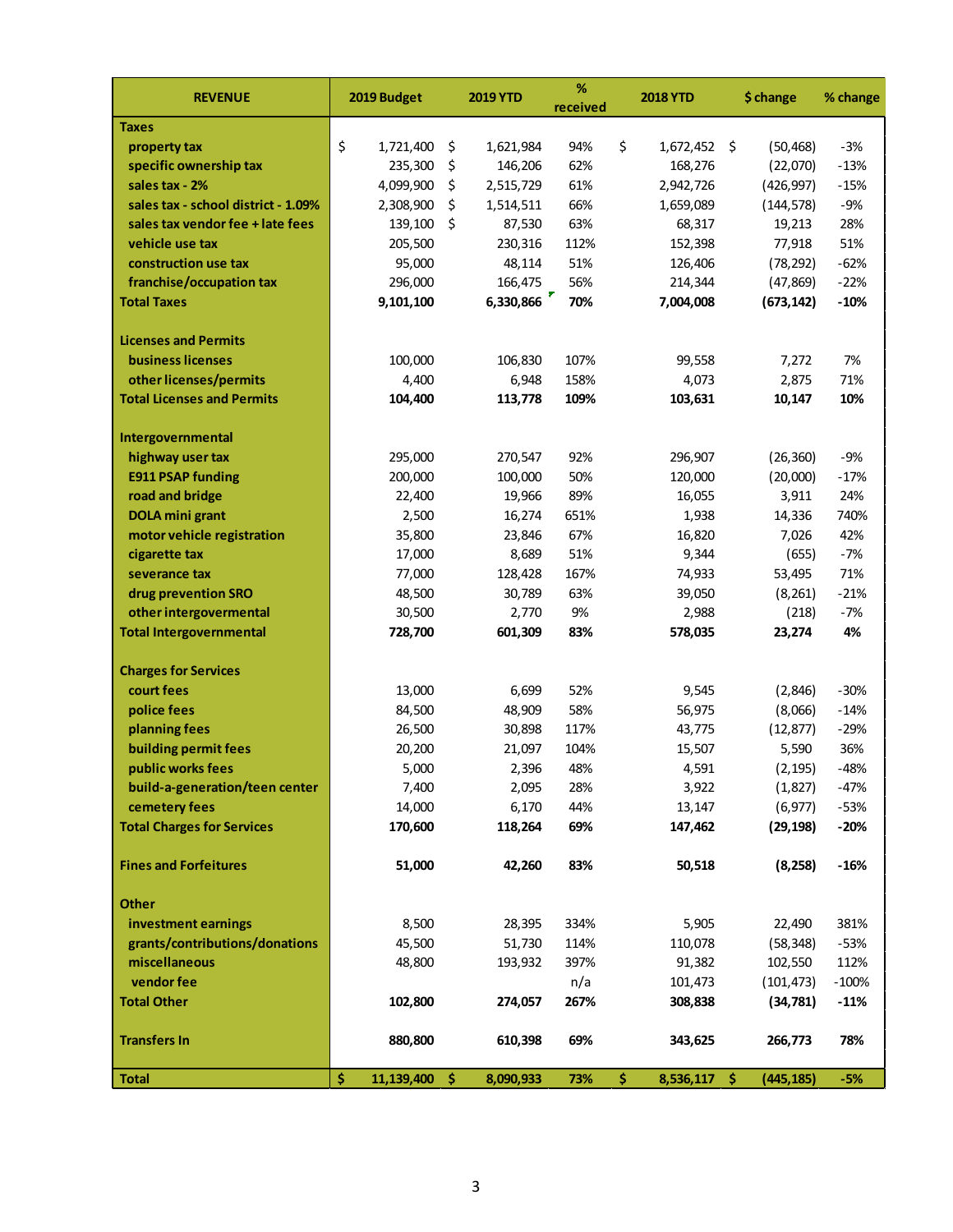At the end of the third quarter, the fund balance in the General Fund was \$3,793,675. Of this, \$2,514,125 is unrestricted/unassigned.

| <b>General Fund Summary</b>                                                                                                | budget                                                | <b>2019 YTD</b>                                          | % received/<br>expended |
|----------------------------------------------------------------------------------------------------------------------------|-------------------------------------------------------|----------------------------------------------------------|-------------------------|
| beginning fund balance<br>revenue<br>expenditures<br>ending fund balance                                                   | \$ 2,530,439<br>11,139,400<br>11,074,904<br>2,594,935 | \$ 2,530,439<br>8,090,412<br>6,827,176<br>3,793,675<br>S | 73%<br>62%              |
| fund balance designations<br>nonspendable<br>restricted for emergencies<br>unrestricted, unassigned<br>ending fund balance | \$<br>950,250<br>330,249<br>1,314,436<br>2,594,935    | \$<br>950,250<br>329,300<br>2,514,125<br>3,793,675<br>\$ |                         |

#### **Culture and Recreation Fund (220)**

| <b>CULTURE AND RECREATION FUND</b>                                                                                                                       |          | 2019 Budget                                         |         | <b>2019 YTD</b>                                   | % received/<br>expended          |          | <b>2018 YTD</b>                                   |         | <b>S</b> change                                           | % change                               |
|----------------------------------------------------------------------------------------------------------------------------------------------------------|----------|-----------------------------------------------------|---------|---------------------------------------------------|----------------------------------|----------|---------------------------------------------------|---------|-----------------------------------------------------------|----------------------------------------|
| <b>Revenue</b><br><b>Parks and Recreation</b><br><b>Woodland Aquatic Center</b><br><b>Cultural Center</b><br><b>Transfer In/Support</b><br>Total Revenue | \$<br>\$ | 90,100<br>445,400<br>32,800<br>663,200<br>1,231,500 | Ŝ.<br>s | 70,301<br>273,351<br>55,905<br>260,652<br>660,210 | 78%<br>61%<br>170%<br>39%<br>54% | \$<br>\$ | 74,473<br>284,372<br>27,729<br>386,441<br>773,015 | Ŝ.<br>S | (4, 172)<br>(11,021)<br>28,176<br>(125, 789)<br>(112,805) | -6%<br>-4%<br>102%<br>$-33%$<br>$-15%$ |
| <b>Expenditures</b><br><b>Parks and Recreation</b><br><b>Woodland Aquatic Center</b><br><b>Cultural Center</b><br><b>Total Expenditures</b>              | \$<br>\$ | 321,700<br>777,728<br>143,504<br>1,242,932          | S<br>S  | 217,927<br>498,850<br>96,136<br>812,912           | 68%<br>64%<br>67%<br>65%         | \$<br>\$ | 206,868<br>492,803<br>73,344<br>773,015           | S<br>S  | 11,059<br>6,047<br>22,792<br>39,897                       | 5%<br>1%<br>31%<br>5%                  |

- Revenues are 54% received 75% of the way through the year.
- Parks and Recreation is 68% expended with 78% of budgeted revenues received.
- Cultural Center budget is 67% expended with 170% of budgeted revenues received. With increased summer events and rentals, the UPCC is trending 102% higher revenues over the same period in 2018. Also adding to this was the rate increased reflective of the remodel done in the UPCC.
- Woodland Aquatic Center budget is 64% expended with 61% of budgeted revenues received.
	- o The following table provides further detail of the financial operations of the Woodland Aquatic Center.
	- o The Operating expenditures includes Utilities in this years' comparison.
	- o Overall, the expenditures are 1% higher than YTD 2018.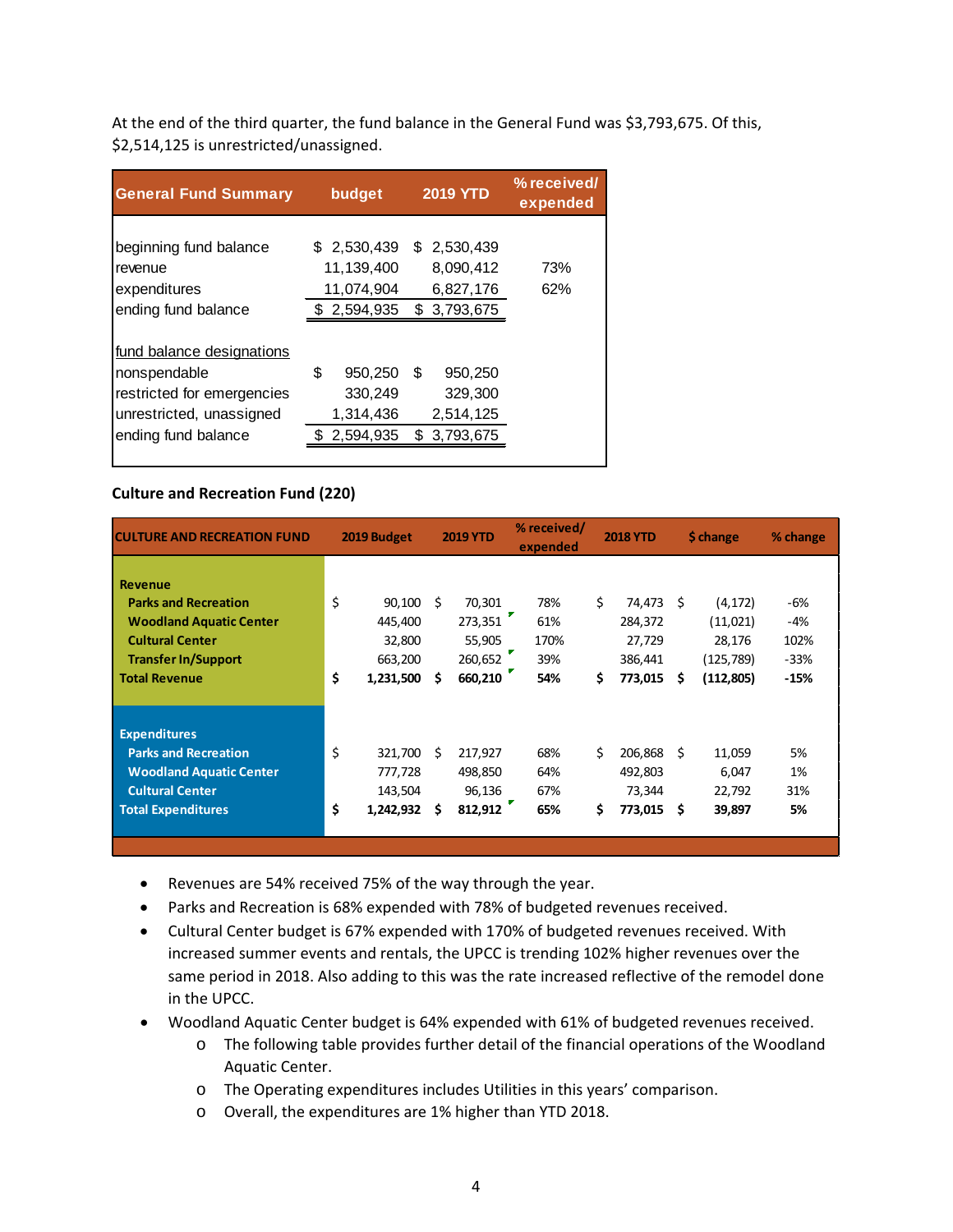| <b>WOODLAND AQUATIC CENTER</b> | 2019 Budget   | <b>2019 YTD</b> | $%$ rec/exp | <b>2018 YTD</b> | \$ change       | % change |
|--------------------------------|---------------|-----------------|-------------|-----------------|-----------------|----------|
| <b>Revenue</b>                 |               |                 |             |                 |                 |          |
| <b>Learn to Swim Program</b>   | \$<br>48,700  | 24,151          | 50%         | Ś.<br>34,307    | (10, 156)       | $-30%$   |
| <b>Fitness Programs</b>        | 30,500        | 12,711          | 42%         | 16,154          | (3, 443)        | $-21%$   |
| <b>Sports Programs</b>         |               |                 |             |                 |                 |          |
| <b>Silver Sneakers Program</b> | 5,000         | 5,990           | 120%        | 3,720           | 2,270           | 61%      |
| <b>Daily Use Fees</b>          | 133,700       | 84,581          | 63%         | 90,142          | (5, 561)        | -6%      |
| <b>Pass and Punch Cards</b>    | 200,000       | 89,622          | 45%         | 115,082         | (25,460)        | $-22%$   |
| <b>Merchandise Sales</b>       | 4,500         | 2,670           | 59%         | 3,741           | (1,071)         | $-29%$   |
| <b>Facility Rentals</b>        | 19,000        | 22,059          | 116%        | 14,091          | 7,968           | 57%      |
| <b>Special Events</b>          |               | 2,414           |             |                 | 2,414           |          |
| <b>Other Charges</b>           | 4,000         | 74              | 2%          |                 | 74              |          |
| <b>Contributions/Donations</b> |               | 28,500          |             | 7,135           | 21,365          | 299%     |
| Total                          | \$<br>445,400 | -Ś<br>272,771   | 61%         | \$<br>284,372   | Ś<br>(11, 601)  | $-4%$    |
| <b>Expenditures</b>            |               |                 |             |                 |                 |          |
| <b>Salary and Benefits</b>     | \$<br>540,528 | Ś<br>364,802    | 67%         | Ś.<br>354,453   | Ś.<br>10,349    | 3%       |
| <b>Purchased Services</b>      | 21,800        | 7,174           | 33%         | 34,094          | \$<br>(26, 920) | -79%     |
| <b>Operating Expenditures</b>  | 175,700       | 110,037         | 63%         | 81,063          | Ś<br>28,974     | 36%      |
| <b>Supplies</b>                | 39,700        | 16,836          | 42%         | 23,193          | (6, 357)<br>S   | $-27%$   |
| Total                          | Ś.<br>777,728 | 498,850         | 64%         | \$<br>492,803   | Ŝ<br>6,047      | $1\%$    |

The fund balance in the Culture and Recreation Fund on September 30 was \$18,140.

| <b>Culture and Recreation</b><br><b>Fund Summary</b>                         | budget                                 |    | <b>2019 YTD</b>                  | % received/<br>expended |
|------------------------------------------------------------------------------|----------------------------------------|----|----------------------------------|-------------------------|
| beginning fund balance<br>revenue<br>expenditures                            | \$<br>93,047<br>1,937,000<br>1,864,632 | S  | 93,047<br>1,318,836<br>1,393,743 | 68%<br>75%              |
| ending fund balance                                                          | 165,415                                | \$ | 18,140                           |                         |
| <u>fund balance designations</u><br>nonspendable<br>unrestricted, unassigned | \$<br>93,047<br>72,368                 | S  | 85,003<br>(66, 863)              |                         |
| ending fund balance                                                          | 165,415                                | \$ | 18,140                           |                         |
|                                                                              |                                        |    |                                  |                         |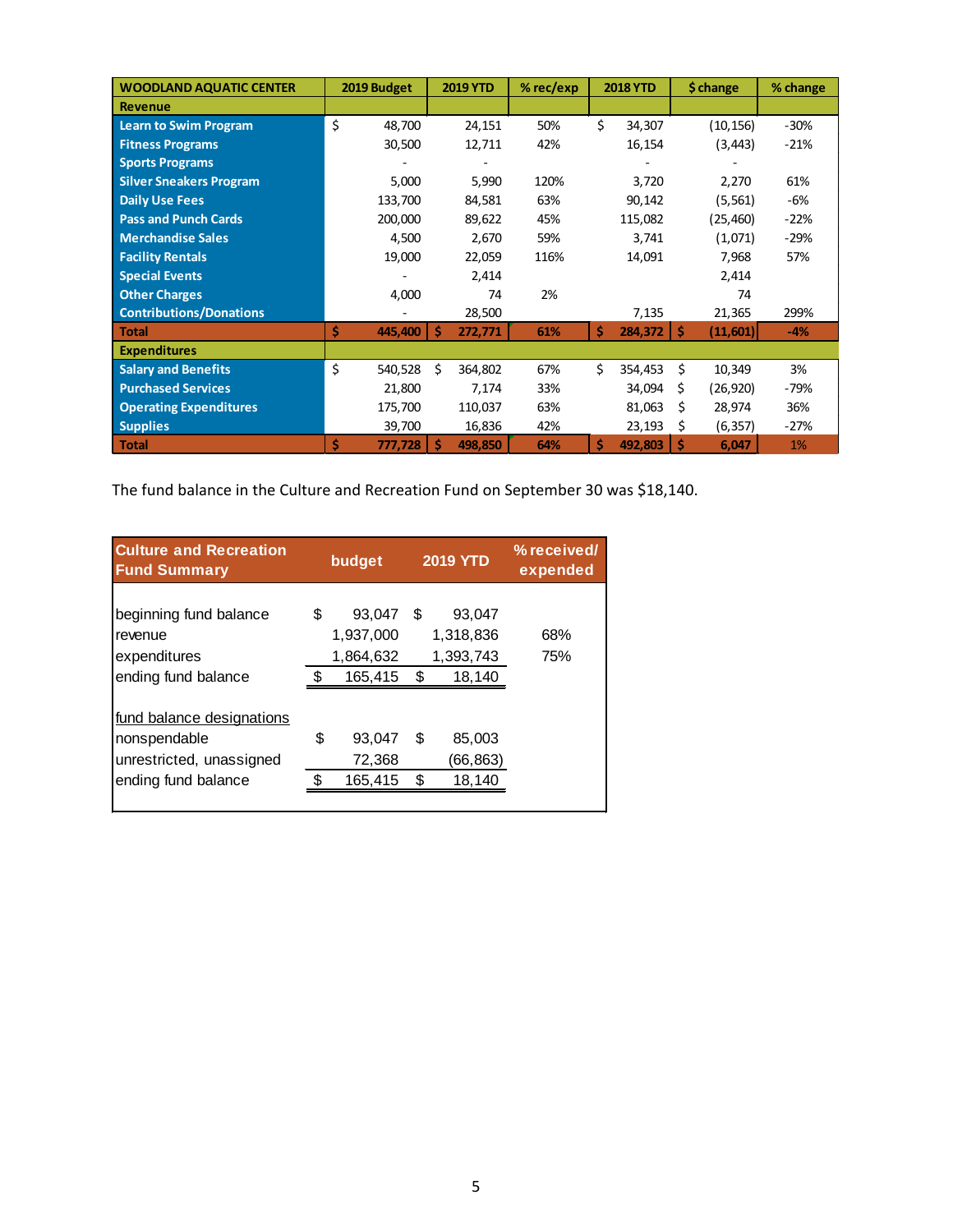### **Street Capital Improvement Fund (410)**

| <b>STREET CAPITAL IMPROVEMENT</b><br><b>FUND</b> |    | 2019 Budget |    | <b>2019 YTD</b>          | % received/<br>expended |     | <b>2018 YTD</b> |    | \$ change  | % change |
|--------------------------------------------------|----|-------------|----|--------------------------|-------------------------|-----|-----------------|----|------------|----------|
|                                                  |    |             |    |                          |                         |     |                 |    |            |          |
| <b>Revenue</b>                                   |    |             |    |                          |                         |     |                 |    |            |          |
| sales tax - 1%                                   | \$ | 2,050,000   |    | \$1,343,608              | 66%                     |     | \$1,471,364     | Ŝ. | (127, 756) | -9%      |
| transportation capital fees                      |    |             |    |                          | n/a                     |     | 55,483          |    | (55, 483)  | $-100%$  |
| vendor fee & late fee - sales tax                |    | 70,000      |    | 47,389                   | 68%                     |     | 50,737          |    | (3, 348)   | $-7%$    |
| grant                                            |    | 240,000     |    |                          | 0%                      |     |                 |    |            |          |
| interest                                         |    | 1,500       |    | 33,759                   | 2251%                   |     | 16,119          |    | 17,640     | 109%     |
| <b>Total Revenue</b>                             | \$ | 2,361,500   |    | \$1,424,756              | 60%                     |     | \$1,593,703     | Ŝ. | (168, 947) | $-11%$   |
|                                                  |    |             |    |                          |                         |     |                 |    |            |          |
| <b>Expenditures</b>                              |    |             |    |                          |                         |     |                 |    |            |          |
| street paving improvements                       | \$ | 1,450,000   | Ŝ. | 323,550                  | 22%                     |     | 46,903          | Ŝ. | 276,647    | 590%     |
| street repairs/maintenance                       |    | 30,000      |    | 11,262                   | 38%                     |     | 19,932          |    | (8,670)    | $-43%$   |
| street restriping                                |    | 20,000      |    | 492                      | 2%                      |     | 28,156          |    | (27, 664)  | $-98%$   |
| trail repairs/maintenance                        |    | 30,000      |    | $\overline{\phantom{0}}$ | 0%                      |     |                 |    |            |          |
| parking lot repair/maintenance                   |    | 100,000     |    |                          | 0%                      |     |                 |    |            |          |
| drainage improvements                            |    |             |    |                          |                         |     |                 |    |            |          |
| sidewalk improvements                            |    | 540,000     |    | 4,200                    | 1%                      |     |                 |    | 4,200      |          |
| machinery/equipment                              |    | 400,000     |    | 43,229                   | 11%                     |     | 2,500           |    | 40,729     | 1629%    |
| vehicles                                         |    | 65,000      |    | 6,000                    |                         |     |                 |    |            |          |
| street concrete repairs                          |    | 60,000      |    | 2,589                    |                         |     |                 |    |            |          |
| transfers out                                    |    | 163,100     |    | 163,100                  | 100%                    |     | 157,100         |    | 6,000      | 4%       |
|                                                  | Ś  |             |    |                          | 19%                     |     |                 |    |            | 118%     |
| <b>Total Expenditures</b>                        |    | 2,858,100   | Ŝ  | 554,423                  |                         | \$. | 254,591         | Ŝ. | 299,832    |          |
|                                                  |    |             |    |                          |                         |     |                 |    |            |          |

The Street Capital Improvement Fund ending fund balance as of September 30 is \$2,372,322.

• One of the larger projects in the 410 Fund (Evergreen Heights rebuild) didn't start until the 4<sup>th</sup> quarter, so the expenditures will reflect this in the 2019 year-end report.

| <b>Street Capital</b><br><b>Improvements Fund</b><br><b>Summary</b>      | budget                                | <b>2019 YTD</b>                                                  | % received/<br>expended |
|--------------------------------------------------------------------------|---------------------------------------|------------------------------------------------------------------|-------------------------|
| beginning fund balance<br>revenue<br>expenditures<br>ending fund balance | 2,653,200<br>2,858,100<br>\$1,105,865 | $$1,310,765$ $$1,310,765$<br>1,615,980<br>554,423<br>\$2,372,322 | 61%<br>19%              |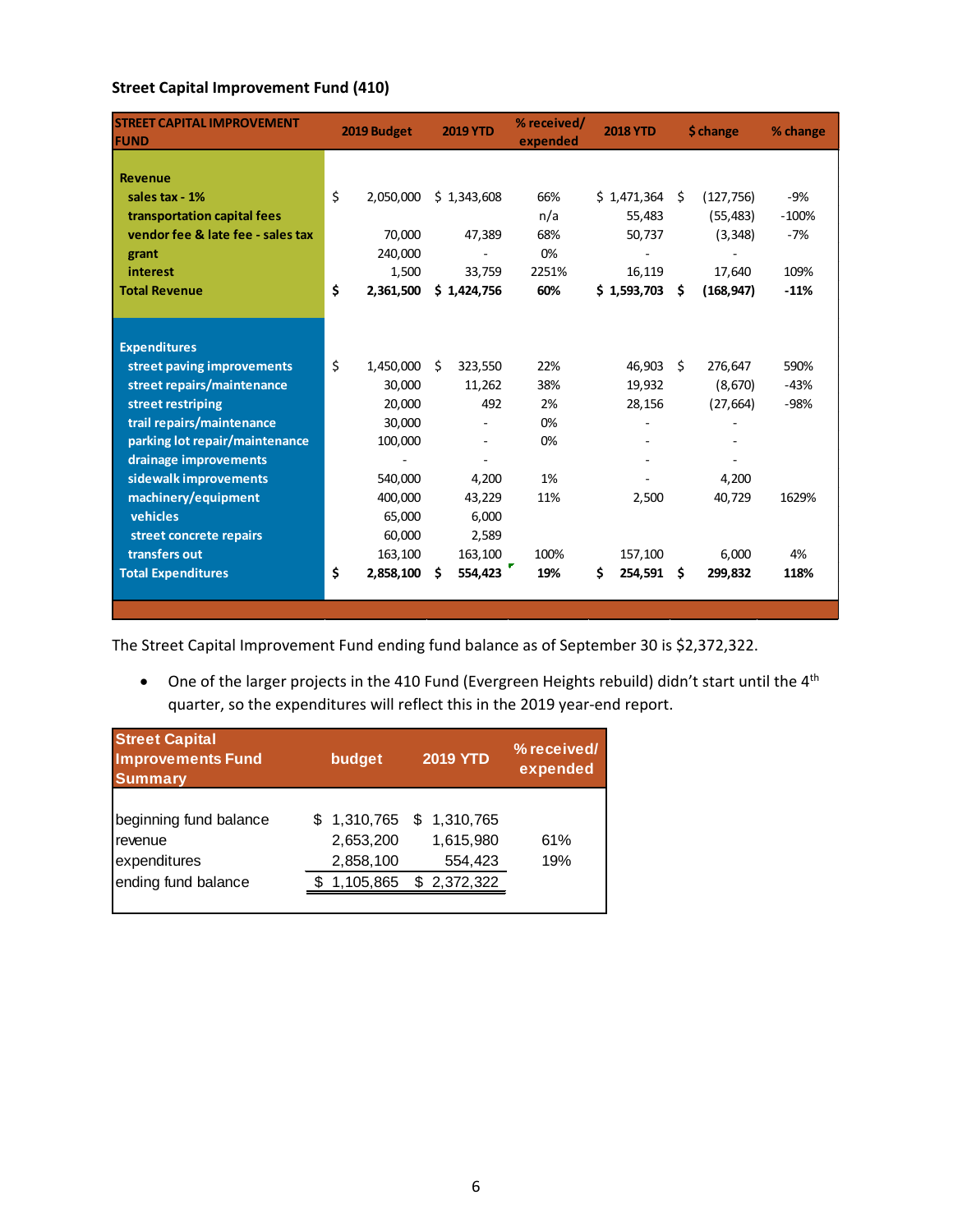| <b>STORMWATER MANAGEMENT</b><br><b>FUND</b>                                                                                |                | 2019 Budget                         |               | <b>2019 YTD</b>                            | % received/<br>expended          |          | <b>2018 YTD</b>                         |          | \$ change                                                               | % change                           |
|----------------------------------------------------------------------------------------------------------------------------|----------------|-------------------------------------|---------------|--------------------------------------------|----------------------------------|----------|-----------------------------------------|----------|-------------------------------------------------------------------------|------------------------------------|
| <b>Revenue</b><br>drainage user charges<br>drainage capital impact fees<br>interest<br>transfer in<br><b>Total Revenue</b> | \$<br>\$       | 135,000<br>16,600<br>500<br>152,100 | - \$<br>\$.   | 69,207<br>16,130<br>2,140<br>۰<br>87,477   | 51%<br>97%<br>428%<br>n/a<br>58% | \$<br>\$ | 90,438<br>59,933<br>464<br>٠<br>150,835 | Ŝ.<br>\$ | (21, 231)<br>(43,803)<br>1,676<br>$\overline{\phantom{0}}$<br>(63, 358) | $-23%$<br>$-73%$<br>361%<br>$-42%$ |
| <b>Expenditures</b><br>debt service<br>transfers out - to GF<br>drainage improvements<br><b>Total Expenditures</b>         | \$<br>\$<br>\$ | 190,600<br>190,600                  | \$<br>Ŝ.<br>Ś | $\overline{\phantom{m}}$<br>3,220<br>3,220 | 2%                               | \$<br>\$ | 1,117<br>1,117                          | \$<br>Ŝ. | 2,103<br>2,103                                                          | 188%<br>188%                       |

### **STORMWATER MANAGEMENT FUND (FORMERLY DRAINAGE DEBT SERVICE FUND) (420)**

The Stormwater Management Fund ending fund balance as of September 30 is \$293,771.

| <b>Stormwater Management</b><br><b>Fund Summary</b>                      |   | budget                                   |        | <b>2019 YTD</b>                        | % received/<br>expended |
|--------------------------------------------------------------------------|---|------------------------------------------|--------|----------------------------------------|-------------------------|
| beginning fund balance<br>revenue<br>expenditures<br>ending fund balance | S | 168,735<br>152,100<br>190,600<br>130,235 | S<br>S | 168,735<br>128,256<br>3,220<br>293,771 | 84%<br>2%               |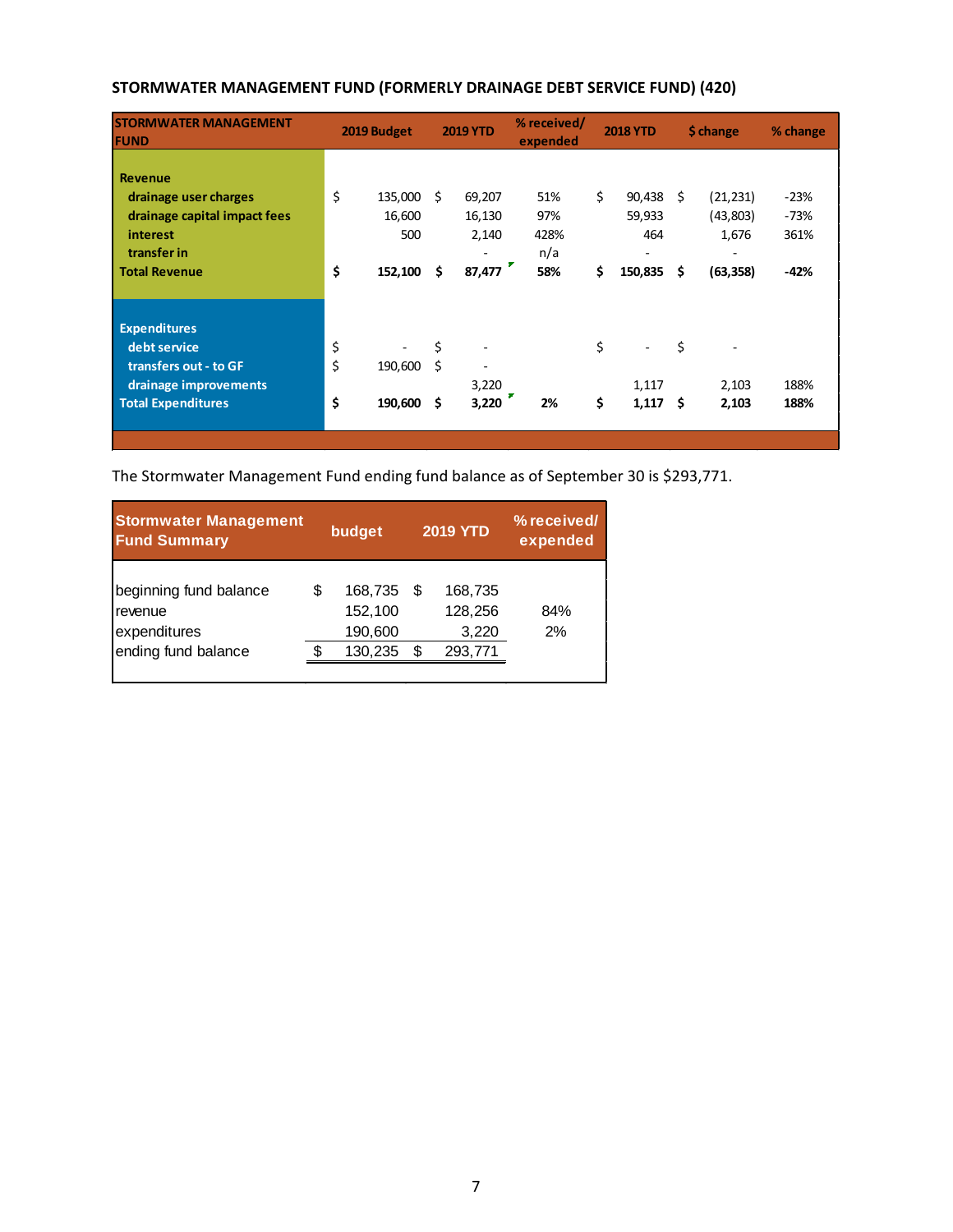### **Water Utility Fund (510)**

| <b>WATER UTILITY FUND</b>           |    | 2019 Budget |    | <b>2019 YTD</b> | % received/<br>expended |    | <b>2018 YTD</b> |    | \$ change  | % change |
|-------------------------------------|----|-------------|----|-----------------|-------------------------|----|-----------------|----|------------|----------|
|                                     |    |             |    |                 |                         |    |                 |    |            |          |
| <b>Revenue</b>                      |    |             |    |                 |                         |    |                 |    |            |          |
| water operations                    | \$ | 1,794,100   |    | \$1,384,181     | 77%                     |    | \$1,401,924     | \$ | (17, 743)  | $-1%$    |
| investment income                   | \$ | 10,000      | Ŝ. | 72,020          | 720%                    |    |                 | \$ | 72,020     |          |
| charges for services - capital      |    | 385,700     |    | 465,131         | 121%                    |    | 487,074         | \$ | (21, 943)  | -5%      |
| investment income                   |    | 1,500       |    |                 | 0%                      |    |                 | \$ |            |          |
| charges for services - water rights |    | 10,400      |    | 12,109          | 116%                    |    | 11,362          | \$ | 747        | 7%       |
| investment income                   |    | 300         |    |                 | 0%                      |    |                 | \$ |            |          |
| <b>Total Revenue</b>                | \$ | 2,202,000   |    | \$1,921,332     | 87%                     |    | \$1,900,360     | \$ | 20,972     | 1%       |
|                                     |    |             |    |                 |                         |    |                 |    |            |          |
|                                     |    |             |    |                 |                         |    |                 |    |            |          |
| <b>Expenditures</b>                 |    |             |    |                 |                         |    |                 |    |            |          |
| administration                      | \$ | 127,625     | \$ | 92,935          | 73%                     | Ś. | 209,672         | Ś. | (116, 737) | $-56%$   |
| operating expenses                  | Ś  | 89,600      | Ŝ. | 26,319          |                         |    |                 |    |            |          |
| water treatment operations          |    | 275,106     |    | 192,967         | 70%                     |    | 455,044         |    | (262,077)  | $-58%$   |
| operating expenses - treatment      |    | 528,800     |    | 252,252         |                         |    |                 |    |            |          |
| field services                      |    | 269,200     |    | 154,526         | 57%                     |    | 176,833         |    | (22, 307)  | $-13%$   |
| utility billing/customer service    |    | 76,500      |    | 52,857          | 69%                     |    | 47,196          |    | 5,661      | 12%      |
| capital outlay                      |    | 1,946,200   |    | 344,125         | 18%                     |    | 385,924         |    |            |          |
| transfers out to GF                 |    | 159,900     |    | 119,925         | 75%                     |    |                 |    | 119,925    |          |
| debt service                        |    | 59,400      |    | 29,655          | 50%                     |    | 29,655          |    | (0)        | 0%       |
| water rights                        |    | 18,000      |    | 99              | 1%                      |    | 3,454           |    | (3, 355)   | $-97%$   |
| <b>Total Expenditures</b>           | \$ | 3,550,331   |    | \$1,265,660     | 36%                     |    | \$1,307,778     | -S | (278, 891) | $-21%$   |
|                                     |    |             |    |                 |                         |    |                 |    |            |          |
|                                     |    |             |    |                 |                         |    |                 |    |            |          |

## The Water Utility Fund ending fund balance as of September 30 is \$4,797,739.

| <b>Water Utility Fund</b><br><b>Summary</b>          | budget                                | <b>2019 YTD</b>                             | % received/<br>expended |
|------------------------------------------------------|---------------------------------------|---------------------------------------------|-------------------------|
| beginning funds available<br>revenue<br>expenditures | \$4,539,120<br>2,354,100<br>3,390,431 | 4,539,120<br>- \$<br>2,081,922<br>1,823,302 | 88%<br>54%              |
| ending funds available                               | \$3,502,789                           | 4,797,739<br>S                              |                         |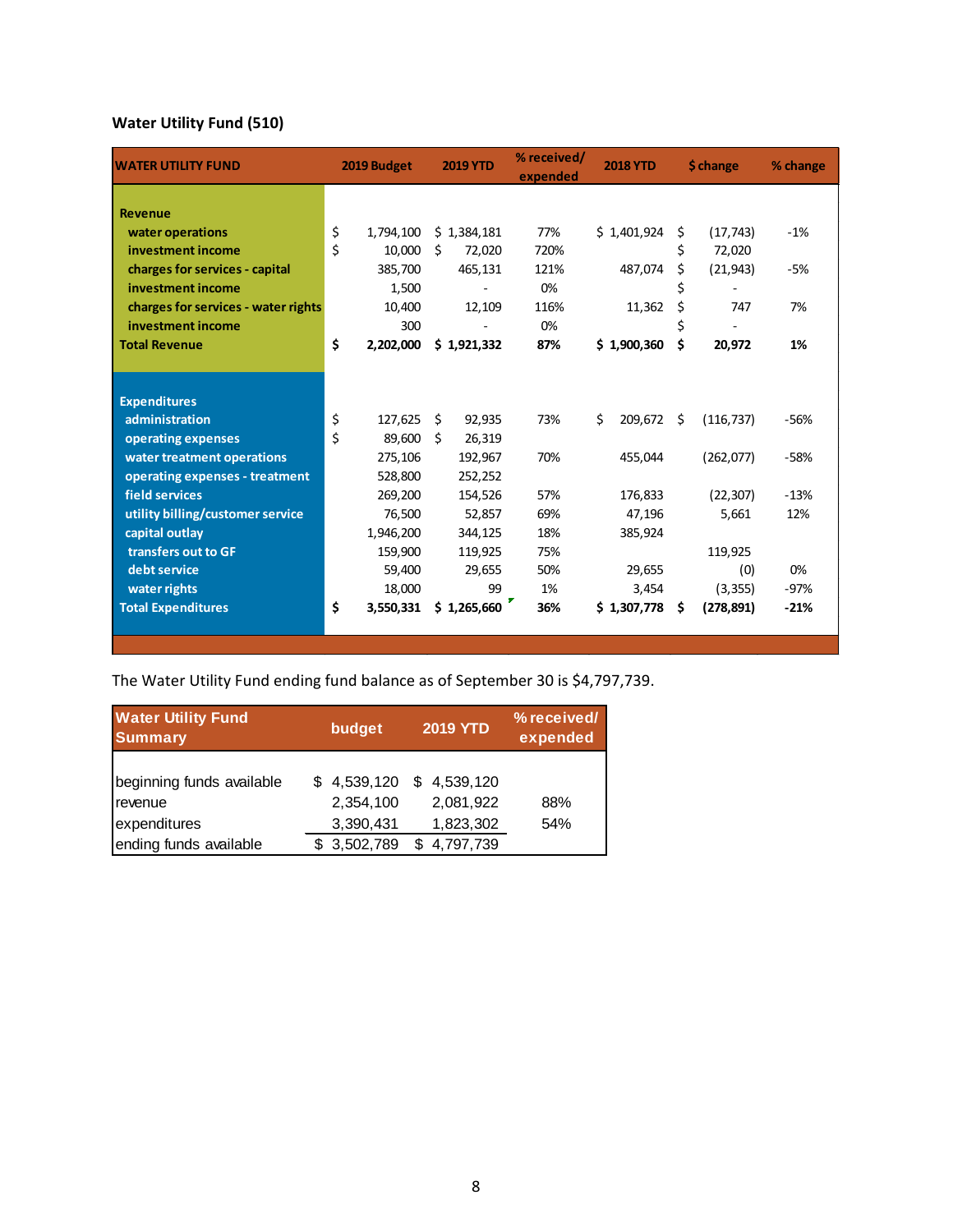### **Wastewater Utility Fund (520)**

| <b>WASTEWATER UTILITY FUND</b>   | 2019 Budget     | <b>2019 YTD</b> | % received/<br>expended | <b>2018 YTD</b> | \$ change       | % change |
|----------------------------------|-----------------|-----------------|-------------------------|-----------------|-----------------|----------|
| <b>Revenue</b>                   |                 |                 |                         |                 |                 |          |
| wastewater operations + interest | Ŝ.<br>1,123,300 | 967,929<br>Ŝ    | 86%                     | Ś.<br>824,511   | 143,418<br>Ŝ.   | 17%      |
| wastewater capital + interest    | 768,100         | 652,991         | 85%                     | 687,766         | (34, 775)       | -5%      |
| <b>Total Revenue</b>             | \$<br>1,891,400 | \$1,620,919     | 86%                     | \$1,512,277     | S.<br>108,642   | 7%       |
|                                  |                 |                 |                         |                 |                 |          |
|                                  |                 |                 |                         |                 |                 |          |
| <b>Expenditures</b>              |                 |                 |                         |                 |                 |          |
| administration + operating       | \$<br>119,408   | - \$<br>75,581  | 63%                     | Ś.<br>143,443   | (67, 862)<br>Ŝ. | $-47%$   |
| wastewater treatment operations  | 747,777         | 446,579         | 60%                     | 442,104         | 4,475           | 1%       |
| field services                   | 131,100         | 44,707          | 34%                     | 85,565          | (40, 858)       | $-48%$   |
| utility billing/customer service | 36,100          | 27,212          | 75%                     | 25,588          | 1,624           | 6%       |
| capital outlay                   |                 |                 |                         |                 |                 |          |
| treatment plant improvements     | 65,000          | 4,366           | 7%                      | 1,810,153       | (1,805,787)     | $-100%$  |
| machinery/equipment              | 233,400         | 158,448         | 68%                     | 1,318           | 157,130         | 11922%   |
| debt service                     | 493,400         | 374,381         | 76%                     | 403,042         | (28, 661)       | $-7%$    |
| transfers out to GF              | 136,400         | 102,300         | 75%                     |                 |                 |          |
| <b>Total Expenditures</b>        | \$<br>1,962,585 | \$1,233,573     | 63%                     | \$2,911,213     | \$ (1,677,640)  | -58%     |
|                                  |                 |                 |                         |                 |                 |          |
|                                  |                 |                 |                         |                 |                 |          |

The Wastewater Utility Fund ending fund balance as of September 30 is \$3,964,593.

| <b>Wastewater Utility Fund</b><br><b>Summary</b>                              | budget                                                | <b>2019 YTD</b> |                                                    | % received/<br>expended |
|-------------------------------------------------------------------------------|-------------------------------------------------------|-----------------|----------------------------------------------------|-------------------------|
| beginning funds available<br>revenue<br>expenditures<br>ending fund available | \$ 3,602,772<br>1,891,400<br>1,987,820<br>\$3,506,352 | \$.             | \$3,602,772<br>1,620,919<br>1,259,099<br>3,964,593 | 86%<br>63%              |